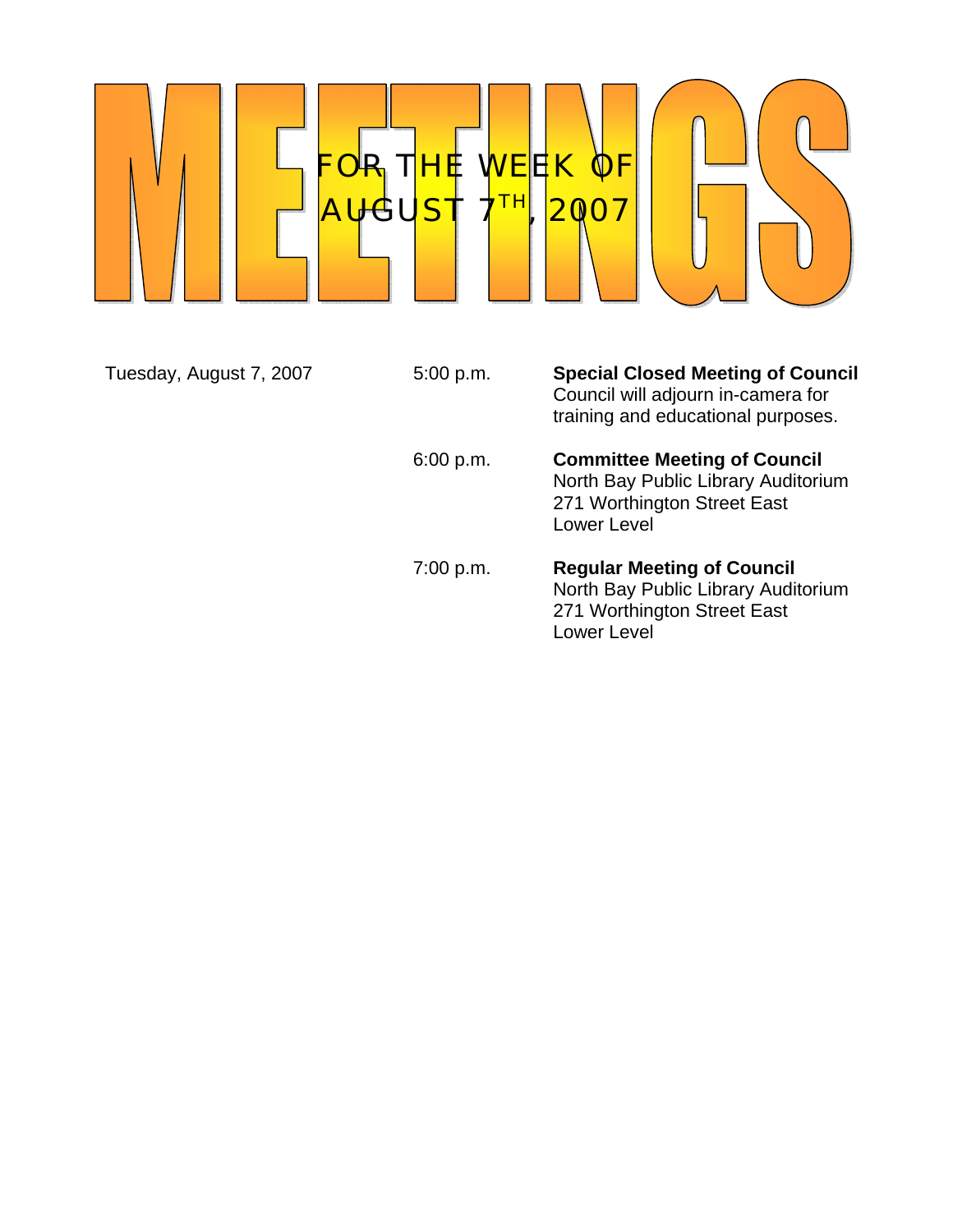# **THE CORPORATION OF THE CITY OF NORTH BAY REGULAR MEETING OF COUNCIL HELD TUESDAY, AUGUST 7TH, 2007**

#### **PUBLIC PRESENTATIONS:**

Walford Reeves re Northshore Road

## **PUBLIC MEETING MINUTES:**

Nil

## **CLOSED MEETING MINUTES (available for Council viewing in the Clerk's Office):**

Monday, July 23, 2007

#### **COMMITTEE REPORTS:**

Community Services Committee Report 2007-19 Community Services Committee Report 2007-20

#### **CORRESPONDENCE:**

- 1. Rezoning application by Miller & Urso Surveying Inc. on behalf of 1038634 Ontario Inc. - Duke Street West (D14/2007/10386/DUKESTW).
- 2. Appointment by North Bay Hydro Holdings Limited re John Gallagher's Term on the Board of Directors for North Bay Hydro Services Limited (C01/2007/NBHS/GENERAL).
- 3. Appointment by North Bay Hydro Holdings Limited re Carl Crewson's & Glen Weckworth's Term on the Board of Directors for North Bay Hydro Distribution Limited (C01/2007/NBHD/GENERAL).
- 4. Report from Sharon Kitlar dated July 26, 2007 re 2007 Recreation, Sport and Healthy Active Living Strategy (R00/2007/PARKS/GENERAL).
- 5. Accounts (F14/2007/EOIR/GENERAL).
- 6. Accounts for Royal Bank (F14/2007/EOIR/GENERAL).
- 7. Report from Dorothy Carvell dated July 23, 2007 re Governance Agreement for the Joint Procurement of Transit Buses (F05/2007/TRANS/PR78).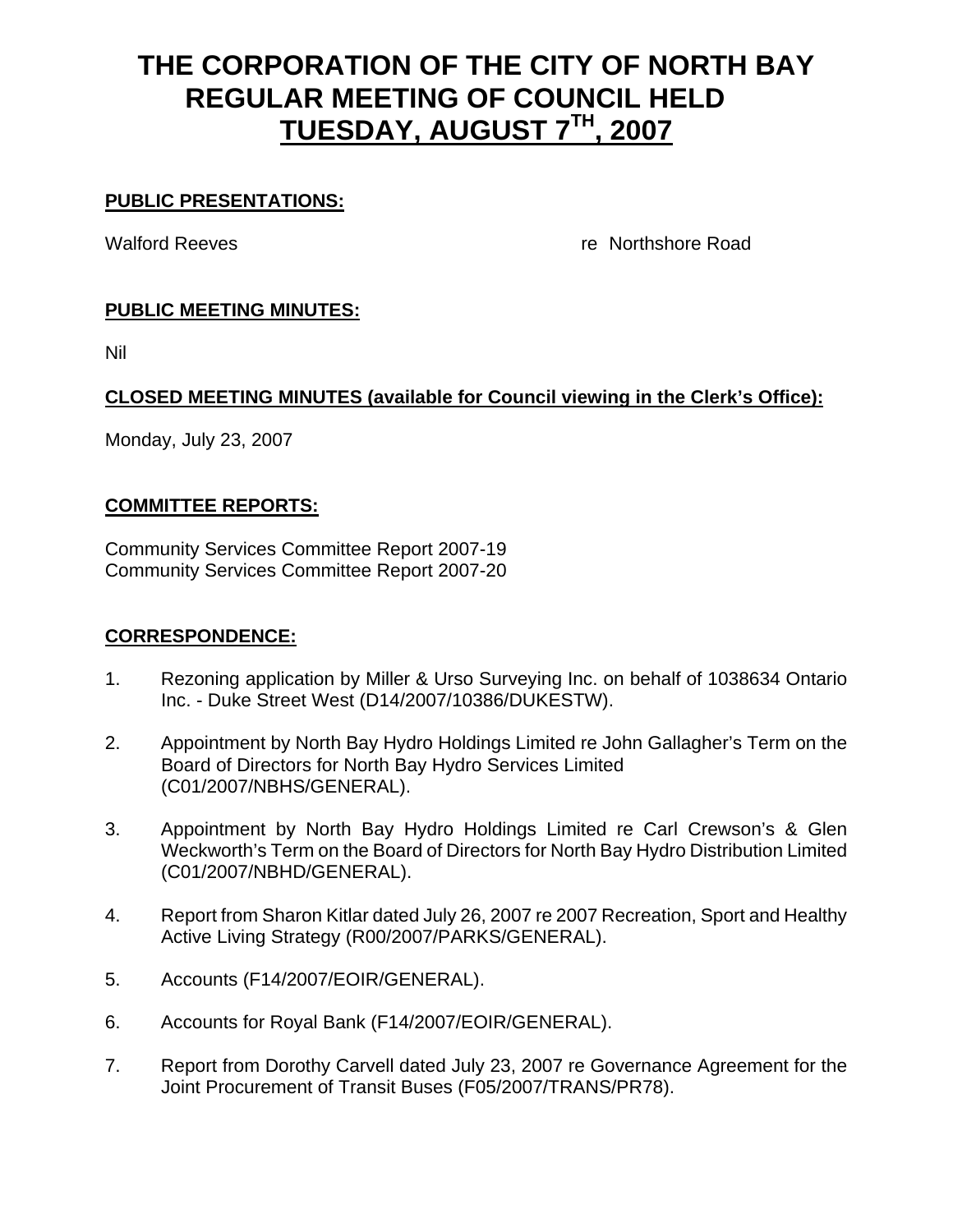- 8. Report from David Linkie dated July 27, 2007 re Road Watch Program (T06/2005/ROADS/GENERAL).
- 9. Report from George Elliott dated July 30, 2007 re Street Pattern Redevelopment Concepts - CN Lands - Algonquin to Cassells Area (T05/2007/CN/ALGONCAS).
- 10. Report from Mike Burke dated July 30, 2007 re Part Lot Control By-Law for North Bay-Mattawa Conservation Authority Lot (D06/2001/NBMCA/MSRTPARK).
- 11. Report from Catherine Conrad dated July 27, 2007 re *Municipal Act,* 2001 Provisions for Public Notice (C01/2007/BYLAW/NOTICE).
- 12. Report from Alan Korell dated July 19, 2007 re St. John Village, Stage IV, Perut Place, Phase I, Pre-Servicing Agreement (D12/2007/SJV/STGIVPHI).
- 13. Report from Jim Manning/Brian Rogers/George Elliott dated July 25, 2007 re Request for Proposal 2007-65, Lamorie Street Bridge Life-Cycle Assessment and Cost Benefit Analysis (F05/2007/LAMOR/PR06RD).
- 14. Report from Jim Manning/Brian Rogers dated July 25, 2007 re Tender 2007-78, Surface Treatment (F05/2007/PUBWO/PR50).
- 15. Report from Ian Kilgour/Peter Bullock dated July 25, 2007 re Community Improvement Plan for former North Bay Railway and Adjacent Lands (D08/2007/OPA/BCIP).
- 16. Report from George Elliott dated July 31, 2007 re Waterfront Park Underpasses Project Initiation Update ( F05/2007/ WPU/PR45RD).

## **BY-LAWS FOR CONSIDERATION:**

#### **General Government - First, Second and Third readings:**

By-Law No. 2007-175 to authorize the Rural Roadway Reconstruction Program.

By-Law No. 2007-176 to execute an Agreement with the Ontario Realty Corporation relating to the North Bay Court House.

By-Law No. 2007-178 to authorize the Purchase of Lands from Conseil Scolaire Catholique Franco-Nord (Algonquin Avenue at Jane Street).

## **Community Services - First, Second and Third readings:**

By-Law No. 2007-168 to amend By-Law No. 2007-07 By-Law to Regulate the Administration of Building Permits.